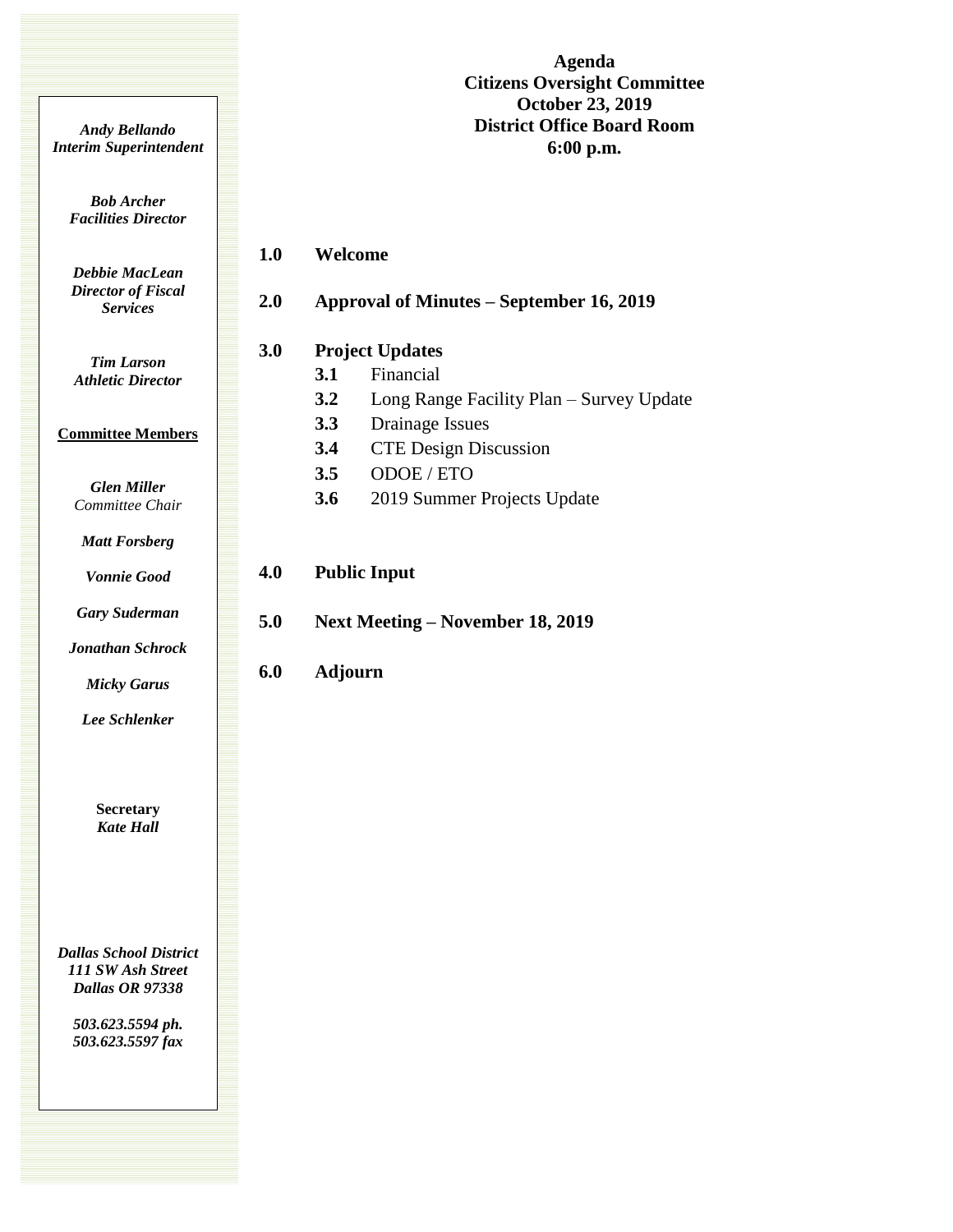## **Minutes Citizens Oversight Committee September 16, 2019 Dallas School District Board Room 6:00 pm**

**Present:** Bob Archer, Gary Suderman, Glen Miller, Micky Garus, Matt Forsberg

**Guests:** Seth Arnesen, Gordon Gentry

- **1.0 Welcome** Bob shared that Andy Bellando, Interim Superintendent was hoping to be at the meeting tonight. However, he had family obligations. He does plan to be at the next meeting.
- **2.0 Approval of Minutes** Approval of minutes has been tabled as there was no quorum.

## **3.0 Project Updates**

**3.1 Financial –** There is approximately \$3.6million left in the current bond. All encumbrances from this past summer have been paid in full with the exception of Stryker. The costs for the CTE building and the Intelipak units for the high school must come out of the remaining funds.

The siding being installed on the south exterior of Bollman and the science wing at the high school is nearly complete and looks great.

**3.2 Long Range Facilities Plan –** It seems that the community outreach Michelle conducted yielded only seven responses. However, we have not been able to find those results or any other information. Therefore, Bob feels we need to start over. Bob will also ask Juli if she is comfortable reaching out to Michelle to see if she may be willing to share where the survey she conducted and the information from it might be.

Micky suggested reaching the community in more creative ways. Gary mentioned having tables set up outside Safeway, Walmart and other local businesses to reach a wider range of community members. Discussion also included having volunteers to car-to-car during parent pick-up times at the elementary schools since parents start lining up well before students are released. Bob will work with Andy to coordinate. The desire is to have the surveys complete and to Henry so he can have the plan ready by early spring.

**3.3 HVAC replacement at DHS –** The project is moving forward with the goal to install in late June/early July. Structural requirements need to be confirmed. There may be weight difference and a slight size difference with the new units. If that is the case, we may have to make adjustments to the curb. We are looking to finalize all the detail by December and go out to bid in the January/February time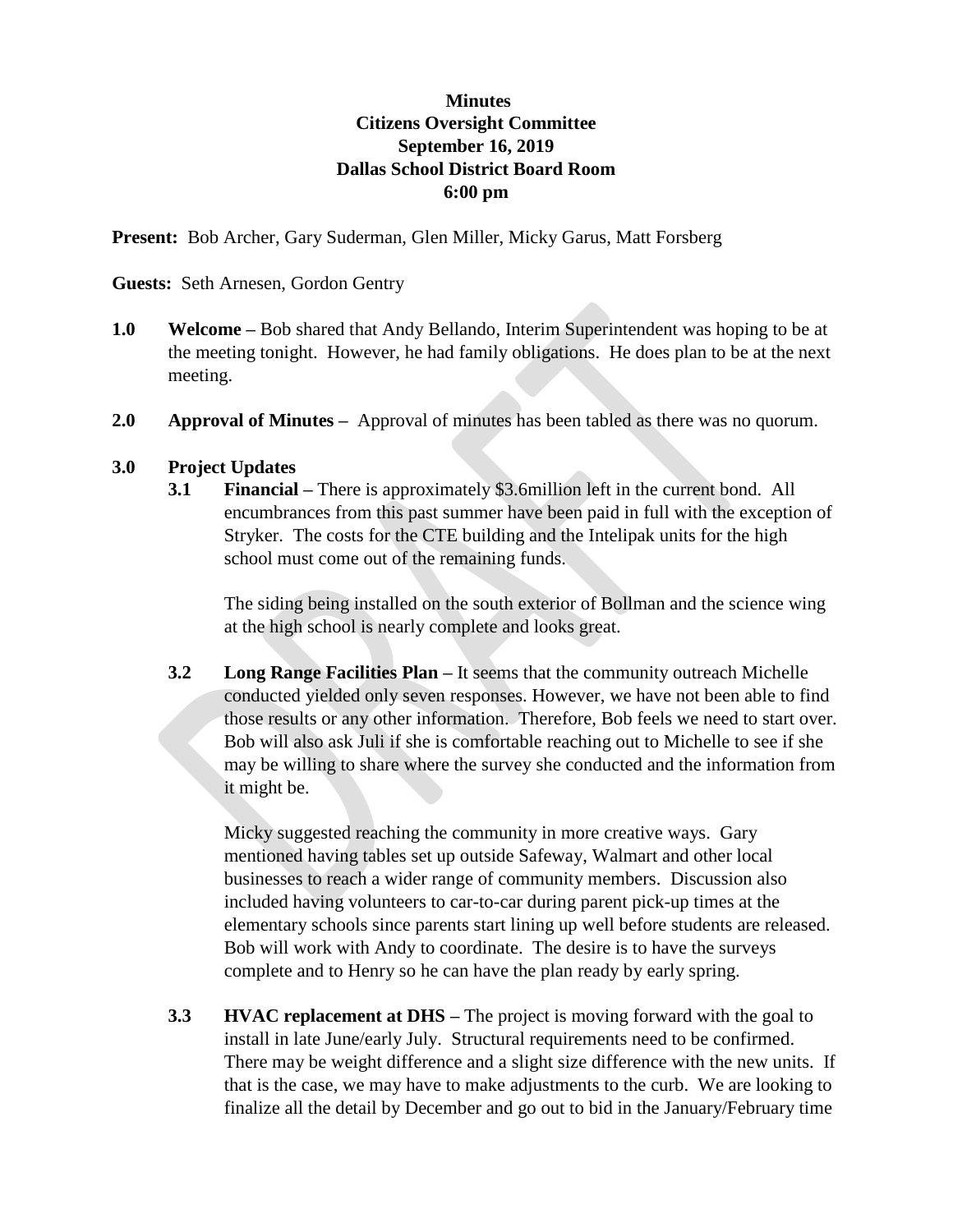frame. The RFP will include some roof work and controls for the units. The project will take about four to six weeks to complete.

**3.4 Drainage Issues –** Water was found bubbling out of the ground in the stadium area. There is an old terracotta line at the west side of the stadium. We don't know where it is coming from or where it goes. It appears to come from the direction of the practice field towards the stadium.

We have funds encumbered for Janet Turner Engineering to work on drainage at Lyle. Since that project has been postponed we will use some of those funds to have Action Drain camera the line to see what that line might be for and where it goes. It's important to determine where that line leads since it might conflict with the proposed location for the new CTE building.

We have had to do a seven percent concrete amendment at a depth of  $12"$ -18" in the northern section of the track due to bad soils and water concerns.

**3.5 CTE Design Discussion –** The committee approved the footprint design for the new CTE building. Henry will work on revising the floorplan drawing to include a wall running east-to-west down the center of the large open shop area. The goal is to have the final plan set complete to present to the City by early December and put it out to bid.

Bob would like to have time to talk to all the teachers who will be using and/or teaching subjects that would lead to using that space. It is important that the space is designed to be flexible for future program needs. Specifically, power and venting need to designed into the space for a variety of uses. Bob would also like to get a general idea of short term and long term program goals to make sure the building design is adequate. He also wants to make sure a civil engineer is involved

**3.6 ODOE / ETO** – Energy Trust of Oregon and the Oregon Department of Energy have a 24-month program in process which provides incentive funds for specific projects. If we choose to participate we would have to have our project completed by the end of December. The potential payback is 90-100%. We are investigating the option to perform an LED lighting upgrade in Oakdale and Lyle gyms and LaCreole and high school exterior pole lights under this program.

Micky said he took advantage of the incentive and only received a \$1,200 on a \$12,000 worth of upgrades.

**3.7 2019 Summer Project Update** – All the projects facilities completed came in at budget without change orders. The contractor bid received for the Reznor installation at Lyle quoted 72 man hours to only install the units. The installation was completed in house along with connecting those units to Metasys and integrating them into our system. It took our staff a total of 96 man hours to do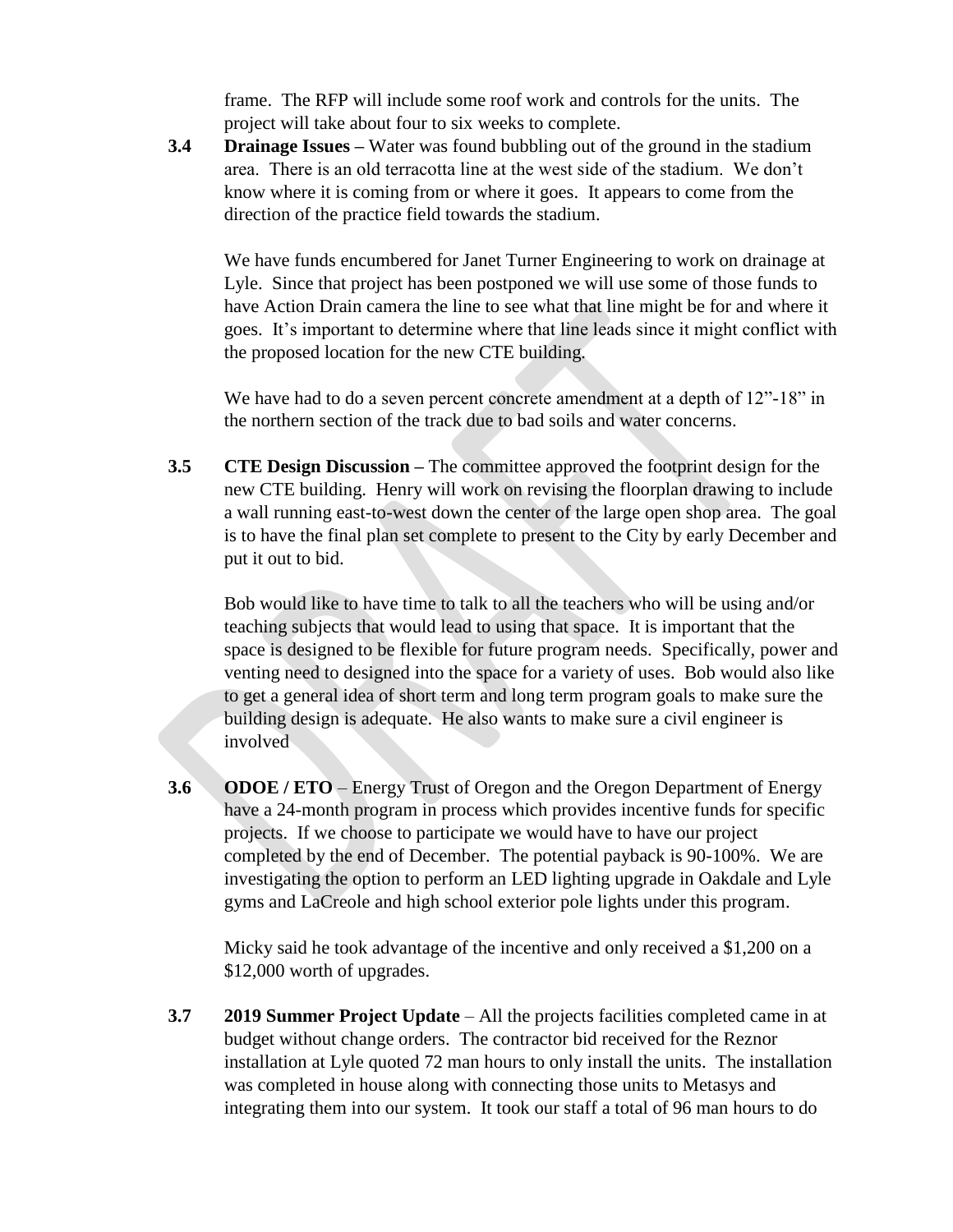the job complete, giving the district substantial cost savings.

**4.0 Public Input –** Micky gave comment as a community member. He stated that the volleyball team members complained to him that, due to the track project, they do not have access to the football field after games. They are upset they are unable to celebrate with the team, take pictures and mingle on the field. The seniors are especially upset.

 $\blacksquare$ 

 $\mathcal{L}=\{x\in\mathcal{L}: x\in\mathcal{L}\mid x\in\mathcal{L}\}$  , where  $\mathcal{L}=\{x\in\mathcal{L}: x\in\mathcal{L}\}$  , where  $\mathcal{L}=\{x\in\mathcal{L}: x\in\mathcal{L}\}$ 

Restriction to the field is for the protection of individuals (preventing personal injury in a construction zone) and to protect the integrity of the construction progress. It was noted that these concerns would be better resolved by speaking with the Tim Larson, the athletic director; and/or Steve Spencer, the high school principal. Bob will see if there are any concessions which can be made to allow some kind of access.

- **5.0 Next meeting** The next meeting is scheduled for October 21, 2019
- **6.0 Adjourn**  The meeting was adjourned at 7:15 p.m.

Glen Miller / Committee Chair Date

Kate Hall / Committee Secretary Date